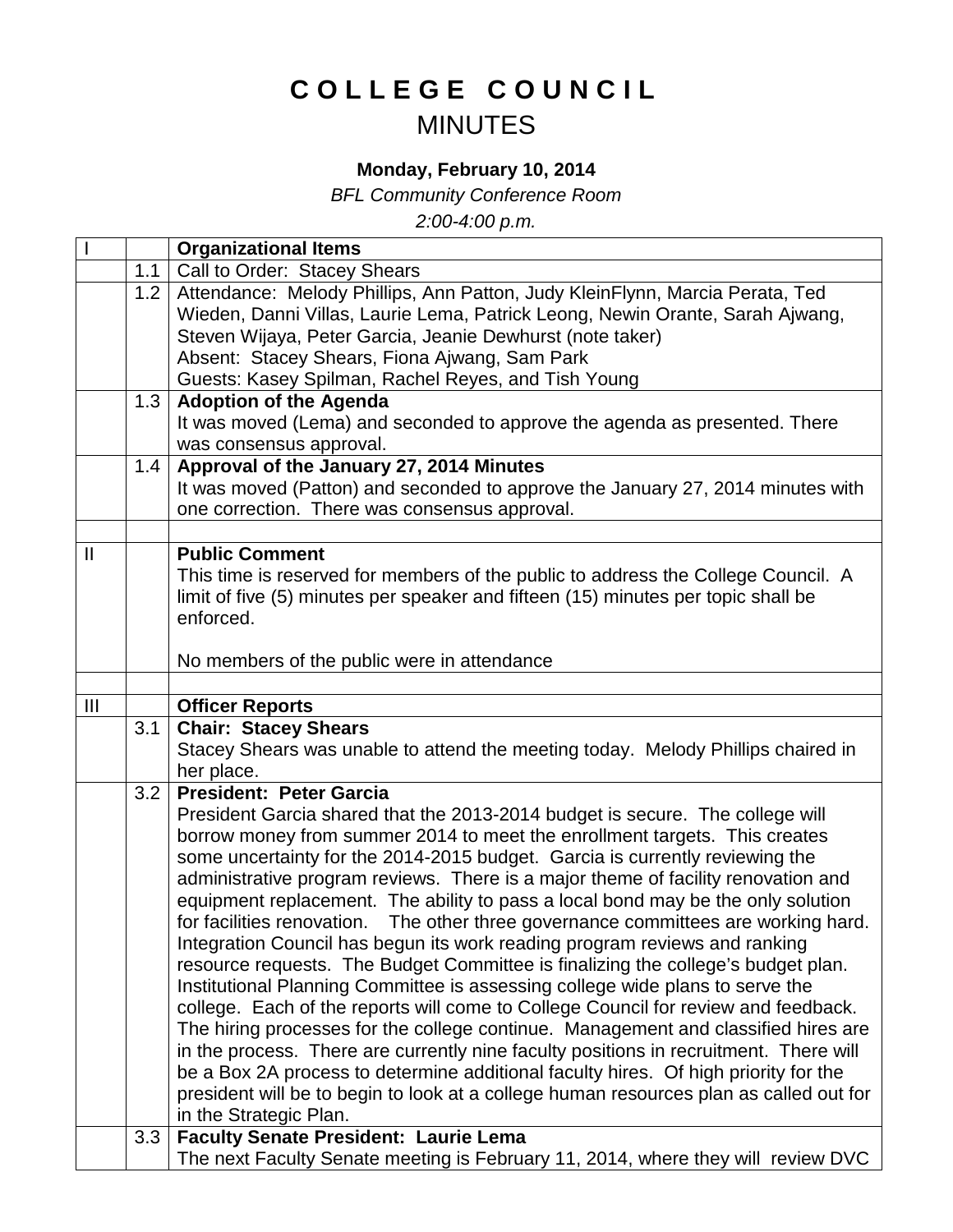|        |     | Procedure 1018.01, a proposed faculty resolution in support of City College of San                                                                                    |
|--------|-----|-----------------------------------------------------------------------------------------------------------------------------------------------------------------------|
|        |     | Francisco, the proposed Strategic Plan, and the creation of a communication<br>taskforce with the Director of Marketing and Communication. There was a lively         |
|        |     | discussion on the proposed first draft of the Developmental Education Master Plan.                                                                                    |
|        | 3.4 | <b>Classified Senate President: Ann Patton</b>                                                                                                                        |
|        |     | The last Classified Senate meeting was a forum for feedback on the accreditation                                                                                      |
|        |     | self evaluation. Attendance at the two Pleasant Hill meetings was disappointing.                                                                                      |
|        |     | The San Ramon Campus meeting had full attendance. Patton agreed to send out                                                                                           |
|        | 3.5 | the accreditation PowerPoint developed by Ted Wieden to all classified.<br><b>ASDVC: Sam Park</b>                                                                     |
|        |     | Sam Park was not in attendance. Sarah Ajwang reported that ASDVC is still                                                                                             |
|        |     | working on their goals and events for the semester.                                                                                                                   |
|        |     |                                                                                                                                                                       |
| IV     |     | <b>Accreditation Update - Discussion</b>                                                                                                                              |
|        |     | Ted Wieden reported that the writing for the self evaluation report is going well.                                                                                    |
|        |     | February 15 is the deadline for the writing teams to make changes to the draft                                                                                        |
|        |     | documents. The Accreditation Advisory Group is reviewing and making comments                                                                                          |
|        |     | to the previous recommendations. All writing teams are pulling evidence to support<br>how the college meets the Standard. DVC will participate in a nationally normed |
|        |     | survey of students, Community College Survey of Student Engagement (CCSSE).                                                                                           |
|        |     | The survey will be administered to approximately 100 course sections in March.                                                                                        |
|        |     | The results will be available in the fall semester.                                                                                                                   |
|        |     |                                                                                                                                                                       |
| $\vee$ |     | College Council Check-In - Spring 2014 Goals - Discussion                                                                                                             |
|        |     | College Council members suggested several goals:                                                                                                                      |
|        |     | Keep the chair rotation on track<br>$\bullet$                                                                                                                         |
|        |     | Keep open minds<br>$\bullet$                                                                                                                                          |
|        |     | Continue the work in accreditation<br>$\bullet$                                                                                                                       |
|        |     | Develop a master calendar for College Council<br>$\bullet$<br>Promote the work of the Strategic Plan<br>$\bullet$                                                     |
|        |     | Promote the elements that will lead to the development of a human                                                                                                     |
|        |     | resource's plan                                                                                                                                                       |
|        |     | Bring the Student Equity Plan to College Council<br>٠                                                                                                                 |
|        |     | Outreach efforts to all students<br>$\bullet$                                                                                                                         |
|        |     | Promote active participation of students in the accreditation self evaluation<br>$\bullet$                                                                            |
|        |     | report                                                                                                                                                                |
|        |     | Complete the resource allocation process and report to the college president<br>$\bullet$                                                                             |
|        |     | Assist in the development for the Institutional Planning Committee to address<br>$\bullet$                                                                            |
|        |     | college-wide plans                                                                                                                                                    |
|        |     | Dialog on the general impression on what's going on in the college, both<br>$\bullet$<br>things going well and things of concern                                      |
|        |     | Conduct a retreat or professional development exercise for the committee<br>$\bullet$                                                                                 |
|        |     | members                                                                                                                                                               |
|        |     | Discuss how to fund college-wide interests, i.e. speakers on campus<br>$\bullet$                                                                                      |
|        |     | It was moved (Perata) and seconded to address agenda item VII before item VI.                                                                                         |
|        |     | There was consensus approval.                                                                                                                                         |
|        |     |                                                                                                                                                                       |
| VI     |     | <b>Strategic Plan - Information/Discussion/Decision</b><br>Tish Young was in attendance to share the draft Strategic Plan goals, objectives,                          |
|        |     |                                                                                                                                                                       |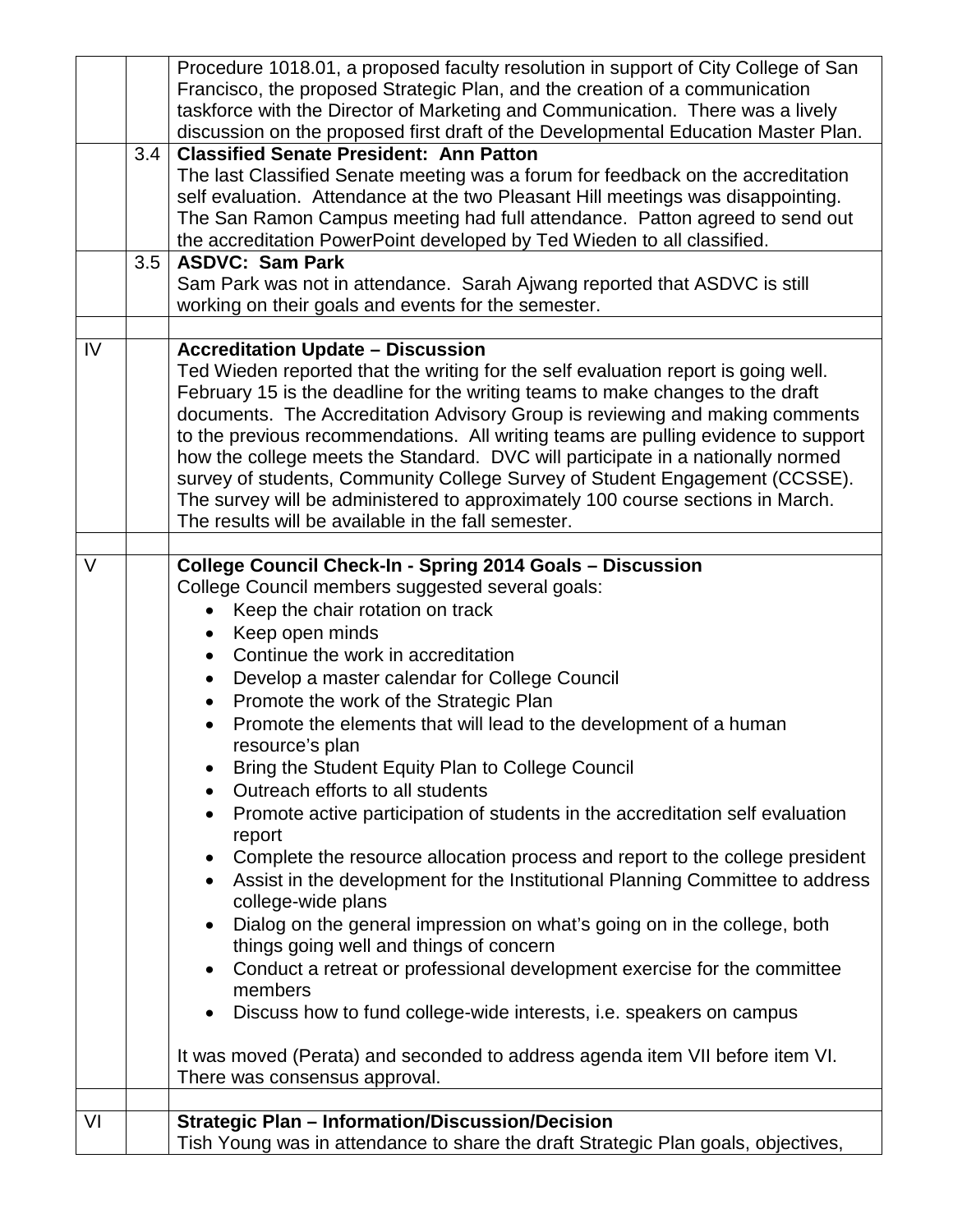|     | strategies and timelines. Young shared that the documents shared today align with<br>the college-wide plans template. The Institutional Planning Committee is prepared<br>to work with committees on campus to help devise a report tool on college-wide<br>plans. It will be important to imbed the goals, objectives, and strategies of the<br>Strategic Plan into the work of the college. It will also be important for the institution<br>to develop ways to fund innovation. There are enough objectives and strategies in<br>the goals for all college units to choose what works best for them to meet a goal.<br>The hope is that everyone will find themselves in some aspect of the plan.<br>Currently, there is money set aside to fund the strategic plan. The monitoring of the<br>plan will be critical. Strategies can continue to be developed. Young explained that<br>the draft Strategic Plan is going to constituent members for feedback. The plan has<br>already been vetted with the ASDVC Executive Council and the Inter-Club Council.<br>It will be placed on the February 24, College Council agenda for action and                                                                                                                                                                                                                                                                                       |
|-----|---------------------------------------------------------------------------------------------------------------------------------------------------------------------------------------------------------------------------------------------------------------------------------------------------------------------------------------------------------------------------------------------------------------------------------------------------------------------------------------------------------------------------------------------------------------------------------------------------------------------------------------------------------------------------------------------------------------------------------------------------------------------------------------------------------------------------------------------------------------------------------------------------------------------------------------------------------------------------------------------------------------------------------------------------------------------------------------------------------------------------------------------------------------------------------------------------------------------------------------------------------------------------------------------------------------------------------------------------------------------------------------------------------------------------------------|
|     | forwarding to the college president.                                                                                                                                                                                                                                                                                                                                                                                                                                                                                                                                                                                                                                                                                                                                                                                                                                                                                                                                                                                                                                                                                                                                                                                                                                                                                                                                                                                                  |
| VII | Student Success and Support Program (3SP) Implementation Update -<br><b>Information</b><br>Newin Orante gave an update on the college's Student Success and Support<br>Program (3SP). The goal is to increase the success of students. There is a<br>revenue implication for the college. The Faculty Senate Student Services<br>Committee and the Matriculation Committee joined in fall 2013 to have<br>conversations about the 3SP approach at DVC. There is also a districtwide<br>committee addressing the requirements. The plan comprises three components:<br>orientation, student assessment, and educational planning. Priority registration is<br>also an issue. Part of the deliverable is to create a tool kit by the end of the spring<br>2014 semester so that everyone will know what 3SP is on campus. There is<br>currently no ASDVC participation. A student focus group was held in fall 2013 to<br>affirm the college was going in the right direction. Another deliverable is to be able<br>to develop measures. There is a common assessment tool being discussed at the<br>State but this tool is about two years out. The student assessment capacity will be<br>expanded. They are currently looking at ways to pre-assess students. Orante will<br>report back on numbers for the increase in service. The Counseling Department will<br>pilot an online orientation and educational planning this spring. |
| VII | <b>Innovation Ideas</b><br>Nancy Deason, Learning Disability Specialist, shared about Kurzweil 3000, a<br>software product that reads textbooks to students. The DSS Department has<br>3,000 licenses for student use. She has visited basic skills English classes to<br>talk about the resources. She would like instructors to know the resource<br>exists and to encourage students to use the resource. College Council<br>members gave several suggestions: use the "Back to Basics" DVC in<br>student orientation; hold flex workshops on the software, have faculty include<br>the resource in their syllabi; place a notice next to the textbook in the<br>bookstore about the resource.<br>Laury Fischer and Ellen Kruse, English instructors, explained about the pilot<br>program, Developmental Reading and Writing Across the Curriculum<br>(DRWAC). The Foundations for College Success Committee (FCS)<br>sponsored the program for this semester as part of outreach. FCS cannot<br>sustain the program. If it is to grow, money is needed to increase the<br>sections. To be successful the program needs to be institutionalized.                                                                                                                                                                                                                                                                                  |
|     |                                                                                                                                                                                                                                                                                                                                                                                                                                                                                                                                                                                                                                                                                                                                                                                                                                                                                                                                                                                                                                                                                                                                                                                                                                                                                                                                                                                                                                       |